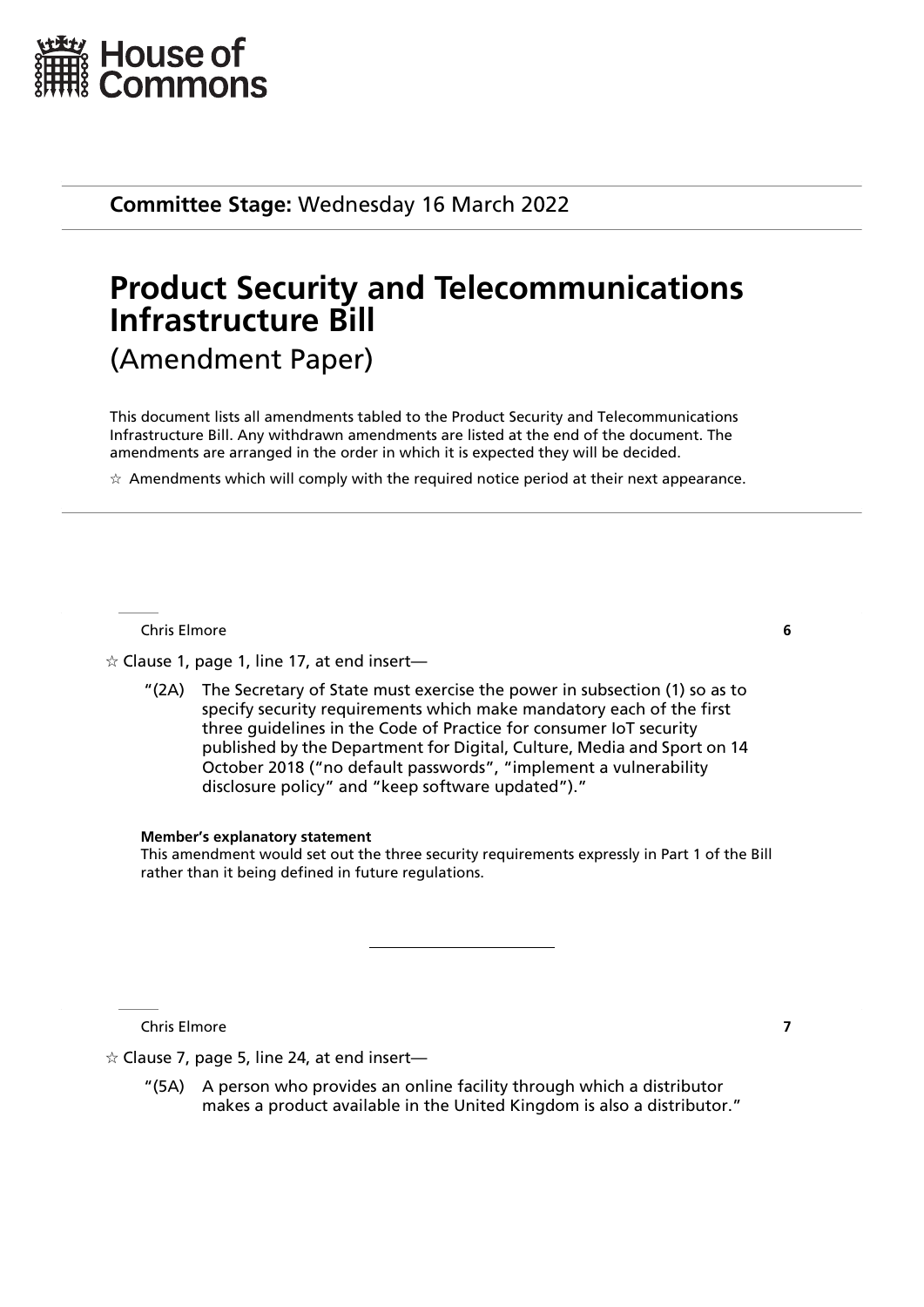#### **Member's explanatory statement**

This amendment would ensure that online marketplaces are considered to be distributors and are thus subject to the security requirements of the Bill.

Julia Lopez **1**

Clause 58, page 41, line 25, at end insert—

"(4A) In paragraph 13 (access to land)—

- (a) in sub-paragraph (1)(a), for "paragraph 3" substitute "paragraph  $3(1)$ ";
- (b) in sub-paragraph (2), for "paragraph 3" substitute "paragraph  $3(1)$ ".
- (4B) In paragraph 38 (right of landowner or occupier of neighbouring land to require removal of electronic communications apparatus), in subparagraph (3), for "paragraph 3(h)" substitute "paragraph 3(1)(h)"."

#### **Member's explanatory statement**

This amendment is consequential on the amendment made by clause 58(2)(a) to paragraph 3 of the electronic communications code.

Chris Elmore **9**

 $\dot{\mathbb{X}}$  Clause 59, page 41, line 42, after "agreement" insert "other than with a private landlord"

#### **Member's explanatory statement**

This amendment, together with Amendments 10, 11 and 12, would apply a different regime under the Electronic Communications Code to private landlords, giving automatic upgrade rights for operators to properties owned by private landlords subject to the condition that the upgrading imposes no additional burden on the other party to the agreement.

Chris Elmore **10**

 $\hat{\varphi}$  Clause 59, page 43, line 26, at end insert—

"5B Paragraph 17 of the new code (power for operator to upgrade or share apparatus) applies in relation to an operator who is a party to a subsisting agreement with a private landlord, but as if for sub-paragraphs (1) to (6) there were substituted—

<sup>&</sup>quot;(1)This paragraph applies where—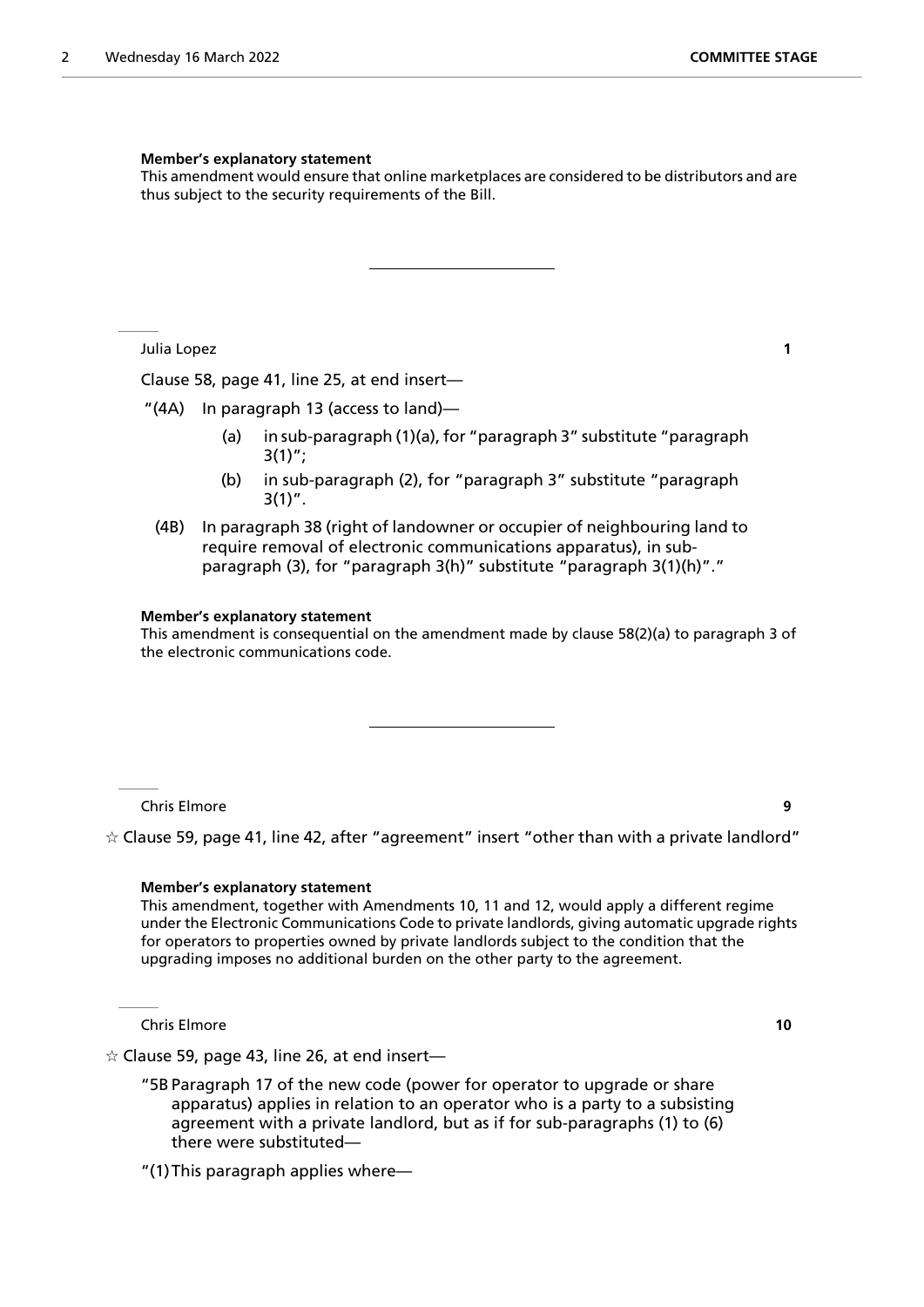- (a) an operator ("the main operator") keeps electronic communications apparatus installed on, under or over land, and
- (b) the main operator is a party to a subsisting agreement in relation to the electronic communications apparatus.
- (2) If the conditions in sub-paragraphs (3), (4) and (6) are met, the main operator may—
	- (a) upgrade the electronic communications apparatus, or
	- (b) share the use of the electronic communications apparatus with another operator.
- (3) The first condition is that any changes as a result of the upgrading or sharing to the electronic communications apparatus to which the agreement relates have no adverse impact, or no more than a minimal adverse impact, on its appearance.
- (4) The second condition is that the upgrading or sharing imposes no additional burden on the other party to the agreement.
- (5) For the purposes of sub-paragraph (4) a burden includes anything that—
	- (a) has an adverse effect on the person's enjoyment of the land, or
	- (b) causes loss, damage or expense to the person.
- (6) The third condition is that, before the beginning of the period of 21 days ending with the day on which the main operator begins to upgrade the electronic communications apparatus or (as the case may be) share its use, the main operator attaches a notice, in a secure and durable manner, to a conspicuous object on the relevant land.
- (7) A notice attached for the purposes of sub-paragraph (6) must—be attached in a position where it is reasonably legible,
	- (a) be attached in a position where it is reasonably legible,
	- (b) state that the main operator intends to upgrade the electronic communications apparatus or (as the case may be) share its use with another operator,
	- (c) state the date on which the main operator intends to begin to upgrade the electronic communications apparatus or (as the case may be) share its use with another operator,
	- (d) state, in a case where the main operator intends to share the use of the electronic communications apparatus with another operator, the name of the other operator, and
	- (e) give the name of the main operator and an address in the United Kingdom at which the main operator may be contacted about the upgrading or sharing.
- (8) Any person giving a notice at that address in respect of that electronic communications apparatus is to be treated as having been given that address for the purposes of paragraph 91(2).
- (9) Any agreement under Part 2 of this code is void to the extent that—
	- (a) it prevents or limits the upgrading or sharing, in a case where the conditions mentioned in sub-paragraphs (3), (4) and (6) are met, of any electronic communications apparatus to which the agreement relates that is installed on, over or under land, or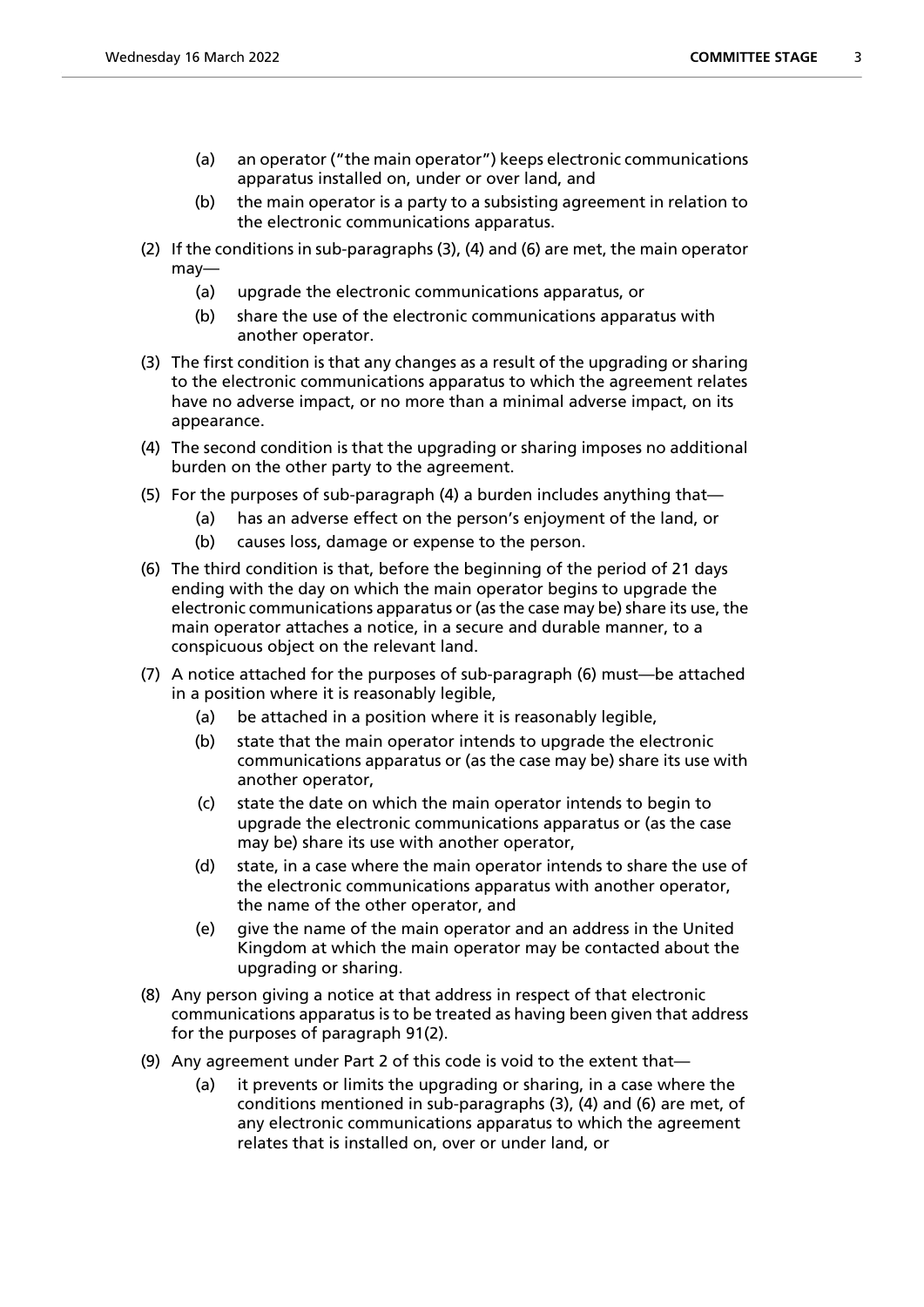- (b) it makes upgrading or sharing of such electronic communications apparatus subject to conditions to be met by the operator (including a condition requiring the payment of money).
- (10)Nothing in this paragraph is to be read as conferring a right on the main operator to enter the land which the main operator would not otherwise have, when upgrading or sharing the use of the electronic communications apparatus.
- (11)References in this paragraph to sharing electronic communications apparatus include carrying out works to the electronic communications apparatus to enable such sharing to take place.

(12)In this paragraph—

"the relevant land" means—

- (a) in a case where the main operator has a right to enter the land, that land;
- (b) in any other case, the land on which works will be carried out to enable the upgrading or sharing to take place or, where there is more than one set of works, the land on which each set of works will be carried out;

"subsisting agreement" has the meaning given by paragraph 1(4) of Schedule 2 to the Digital Economy Act 2017.""

#### **Member's explanatory statement**

This amendment, together with Amendments 9, 11 and 12, would apply a different regime under the Electronic Communications Code to private landlords, giving automatic upgrade rights for operators to properties owned by private landlords subject to the condition that the upgrading imposes no additional burden on the other party to the agreement.

Chris Elmore **11**

 $\dot{\varphi}$  Clause 60, page 43, line 38, after "land" insert "not owned by a private landlord"

#### **Member's explanatory statement**

This amendment, together with Amendments 9, 10 and 12, would apply a different regime under the Electronic Communications Code to private landlords, giving automatic upgrade rights for operators to properties owned by private landlords subject to the condition that the upgrading imposes no additional burden on the other party to the agreement.

Chris Elmore **12**

 $\hat{\varphi}$  Clause 60, page 44, line 47, at end insert—

"17B(1)This paragraph applies where—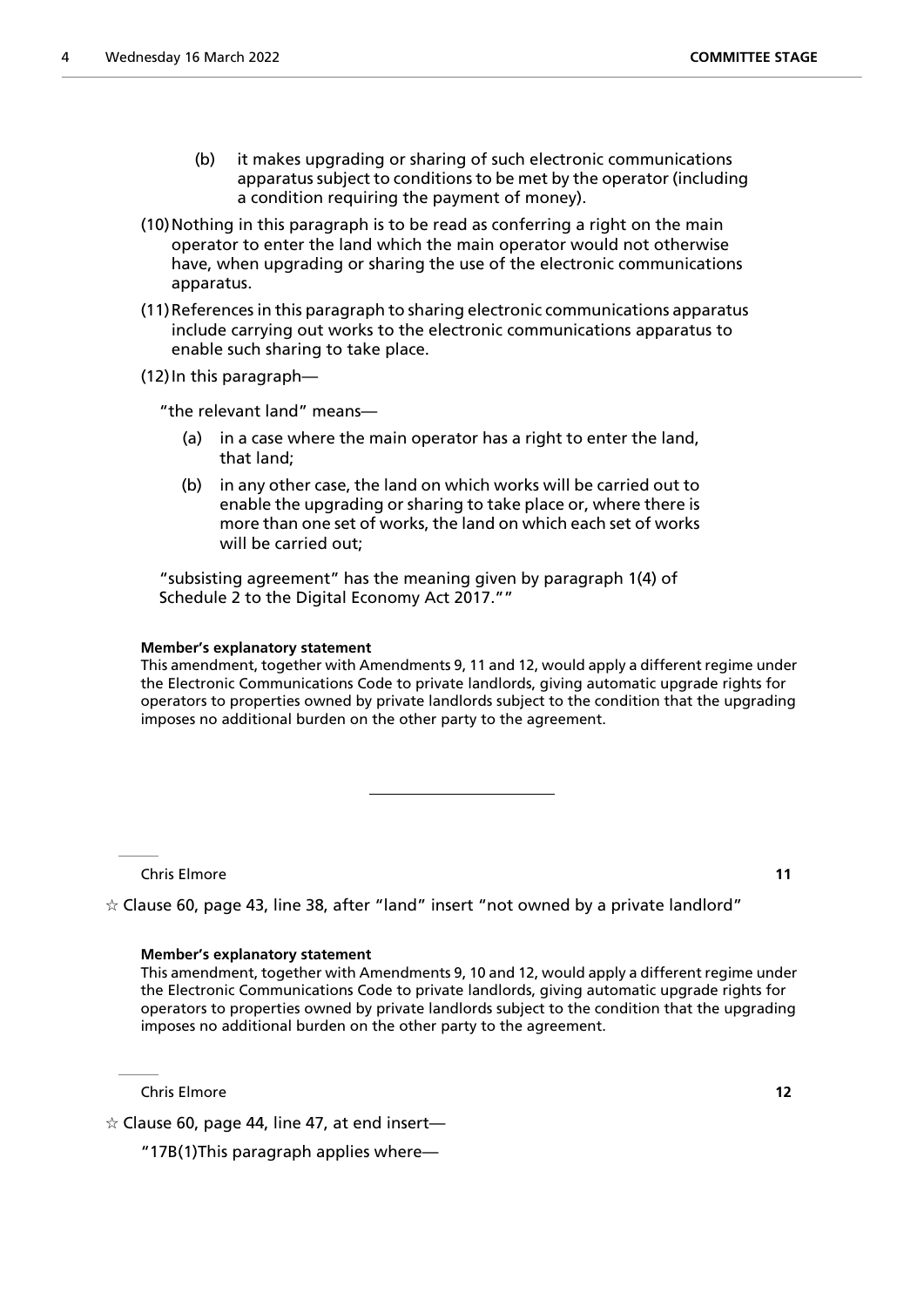- (a) an operator ("the main operator") keeps electronic communications apparatus installed on, under or over land owned by a private landlord,
- (b) the main operator is not a party to an agreement under Part 2 of this code in relation to the electronic communications apparatus, and
- (c) the electronic communications apparatus was installed before 29 December 2003.
- (2) If the conditions in sub-paragraphs (3), (4) and (6) are met, the main operator may—
	- (a) upgrade the electronic communications apparatus, or
	- (b) share the use of the electronic communications apparatus with another operator.
- (3) The first condition is that any changes as a result of the upgrading or sharing to the electronic communications apparatus to which any existing agreement between the operator and the landlord relates have no adverse impact, or no more than a minimal adverse impact, on its appearance.
- (4) The second condition is that the upgrading or sharing imposes no additional burden on the landlord.
- (5) For the purposes of sub-paragraph (4) a burden includes anything that—
	- (a) has an adverse effect on the person's enjoyment of the land, or
	- (b) causes loss, damage or expense to the person.
- (6) The third condition is that, before the beginning of the period of 21 days ending with the day on which the main operator begins to upgrade the electronic communications apparatus or (as the case may be) share its use, the main operator attaches a notice, in a secure and durable manner, to a conspicuous object on the relevant land.
- (7) A notice attached for the purposes of sub-paragraph (6) must—
	- (a) be attached in a position where it is reasonably legible.
	- (b) state that the main operator intends to upgrade the electronic communications apparatus or (as the case may be) share its use with another operator,
	- (c) state the date on which the main operator intends to begin to upgrade the electronic communications apparatus or (as the case may be) share its use with another operator,
	- (d) state, in a case where the main operator intends to share the use of the electronic communications apparatus with another operator, the name of the other operator, and
	- (e) give the name of the main operator and an address in the United Kingdom at which the main operator may be contacted about the upgrading or sharing.
- (8) Any person giving a notice at that address in respect of that electronic communications apparatus is to be treated as having been given that address for the purposes of paragraph 91(2).
- (9) Nothing in this paragraph is to be read as conferring a right on the main operator to enter the land which the main operator would not otherwise have, when upgrading or sharing the use of the electronic communications apparatus.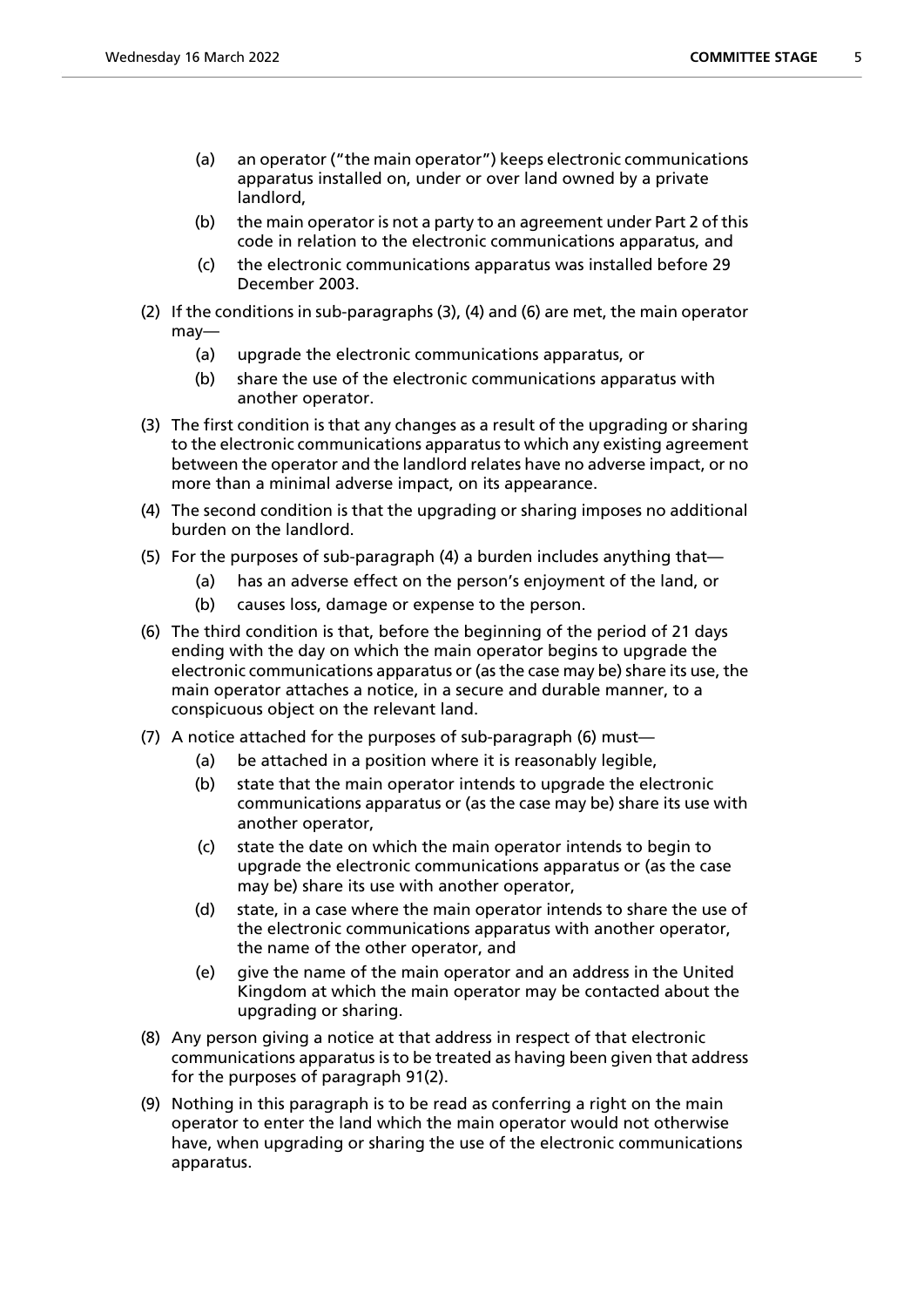- (10)References in this paragraph to sharing electronic communications apparatus include carrying out works to the electronic communications apparatus to enable such sharing to take place.
- (11) In this paragraph "the relevant land" means-
	- (a) in a case where the main operator has a right to enter the land, that land;
	- (b) in any other case, the land on which works will be carried out to enable the upgrading or sharing to take place or, where there is more than one set of works, the land on which each set of works will be carried out."

#### **Member's explanatory statement**

This amendment, together with Amendments 9, 10 and 11, would apply a different regime under the Electronic Communications Code to private landlords, giving automatic upgrade rights for operators to properties owned by private landlords subject to the condition that the upgrading imposes no additional burden on the other party to the agreement.

Chris Elmore **8**

 $\dot{\varphi}$  Clause 61, page 45, line 37, at end insert—

"(4A) Where the assumptions in subsection (4) cause the market value of a landlord's agreement to decline, the rent payable under a new tenancy granted by order of the court under this Part of this Act shall not decline by more than 40%."

#### **Member's explanatory statement**

This amendment would provide a legal guarantee that site providers' rents fall by no more than 40% under any new agreement.

Julia Lopez **2**

Schedule, page 66, line 17, at end insert—

"(c) in sub-paragraph (8), after "placed on" insert ", under or over"."

#### **Member's explanatory statement**

This amendment clarifies that the right mentioned in paragraph 26(8) of the electronic communications code to require the removal of apparatus applies in relation to apparatus placed under or over land.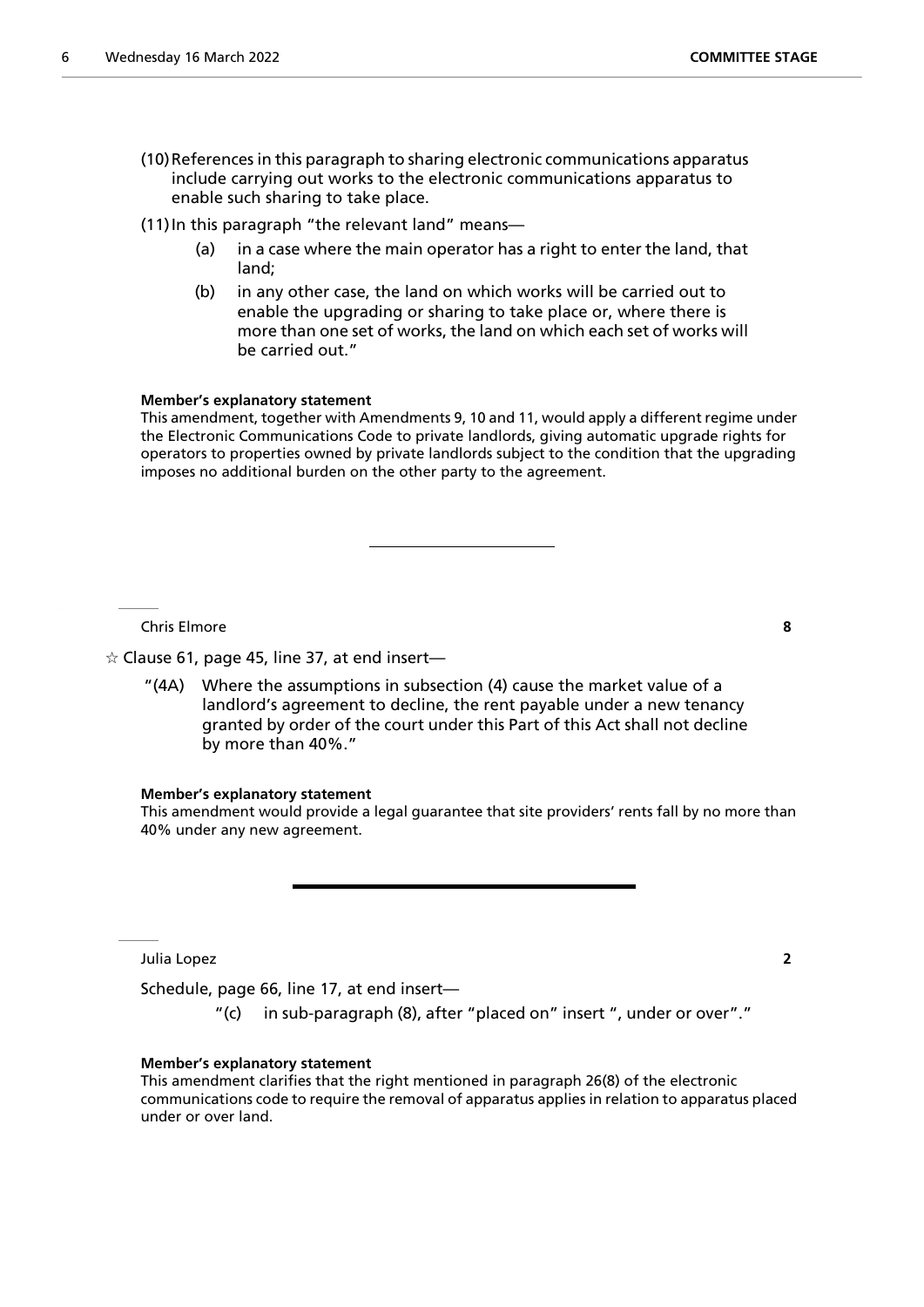Julia Lopez **3**

Schedule, page 66, line 18, after "sub-paragraph (4)" insert "—

- (a) after "placed on" insert ", under or over";
- $(b)$

#### **Member's explanatory statement**

This amendment clarifies that the right mentioned in paragraph 27G(4) of the electronic communications code to require the removal of apparatus applies in relation to apparatus placed under or over land.

Julia Lopez **4**

Schedule, page 66, line 20, leave out sub-paragraph (9)

#### **Member's explanatory statement**

This amendment removes the amendment to paragraph 30(3) of the electronic communications code. The amendment to paragraph 30(3) is unnecessary because paragraph 30(2) would not in any event apply to a code right conferred by virtue of an order under new paragraph 27ZE of the code.

Julia Lopez **5**

Clause 70, page 60, line 15, at end insert— ", and

- (b) amend or repeal any of the following provisions (which provide signposts to those regulations)—
	- (i) paragraph 2A of Schedule 3 to the New Roads and Street Works Act 1991;
	- (ii) section 107(1A) of this Act;
	- (iii) paragraph 97 of Schedule 3A to this Act;
	- (iv) section 69(5A) of the Marine and Coastal Access Act 2009;
	- (v) section 27(6A) of the Marine (Scotland) Act 2010."

#### **Member's explanatory statement**

This amendment ensures that the power conferred by the new section 119A of the 2003 Act includes power to amend or revoke certain signposts in primary legislation which might otherwise be rendered otiose by the exercise of that power.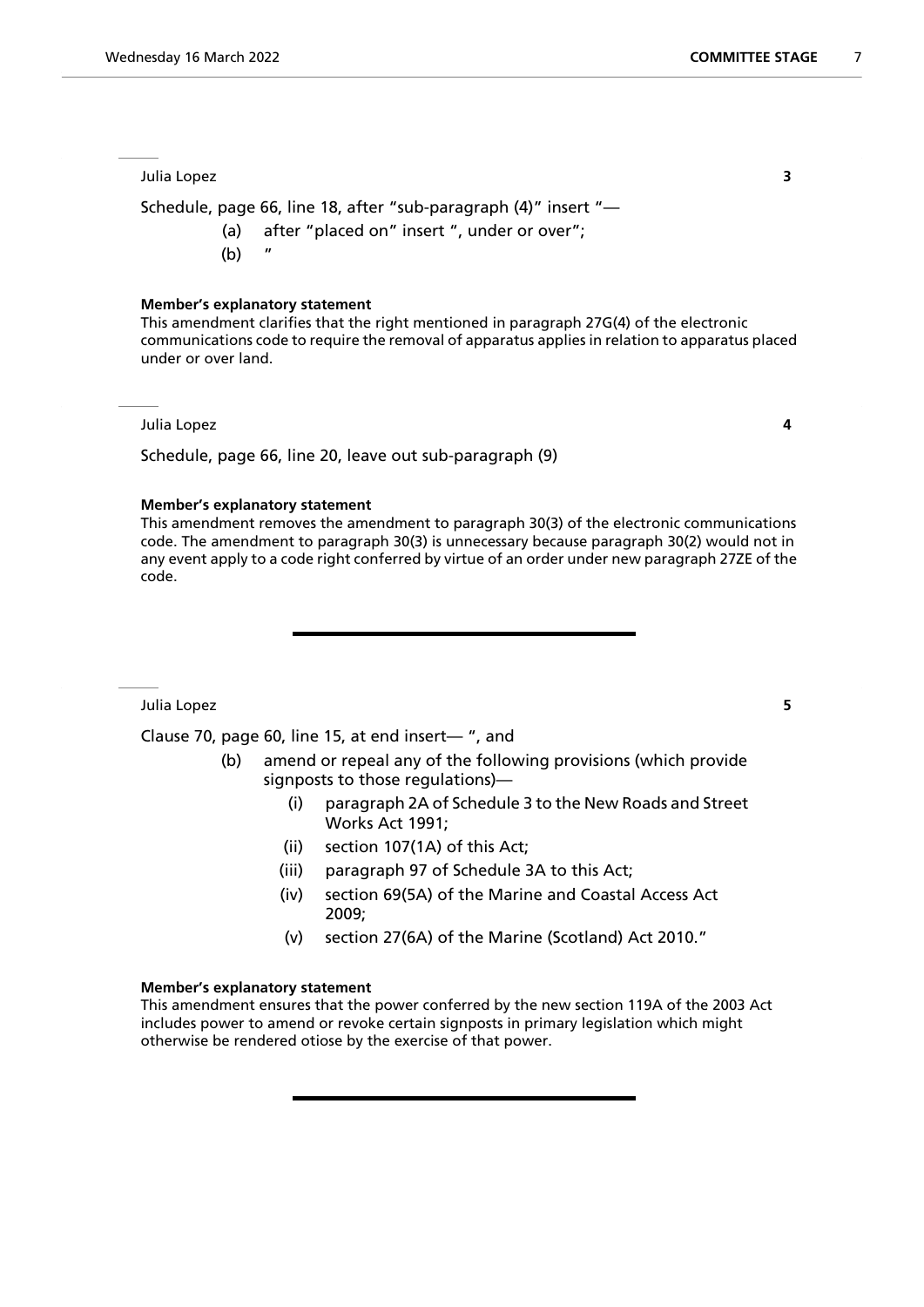**Chris Elmore NC1** 

 $\dot{\varphi}$  To move the following Clause—

#### **"Power for operator to upgrade or share apparatus**

- (1) The electronic communications code is amended as follows.
- (2) In paragraph 17, in sub-paragraph (1), for the words "sub-paragraphs (2) and (3)" substitute "sub-paragraphs (2), (3) and (4A)".
- (3) After sub-paragraph (4) insert—
	- "(4A) The third condition is that, where a site is provided by an emergency service, before the beginning of the period of 21 days, ending with the day on which the main operator begins to upgrade the electronic communications apparatus or (as the case may be) share its use, the main operator provides written notice to the site provider.""

#### **Member's explanatory statement**

This new clause would require operators with agreements under the code that are not subsisting agreements to provide written notice to site providers that are an emergency service before the beginning of the period of 21 days (with the 21 days ending the day the operator begins upgrading the apparatus).

Chris Elmore **NC2**

 $\dot{\mathbb{X}}$  To move the following Clause—

#### **"Review of the changes to the Electronic Communications code**

- (1) The Secretary of State must conduct a full economic review of the effect of Schedule 1 of the Digital Economy Act 2017 (The Electronic Communications Code).
- (2) The Secretary of State must prepare and publish a report on this review within two months of the passage of this Act and must lay a copy of the report before Parliament."

#### **Member's explanatory statement**

This new clause would require the Secretary of State to outline the economic impact of the 2017 introduction of the Electronic Communications Code.

Chris Elmore **NC3**

 $\dot{\varphi}$  To move the following Clause—

#### **"Report on security risks to UK consumer connectable products**

- (1) The Secretary of State must prepare a report on the security risks to UK consumer connectable products—
	- (a) within the period 3 months beginning with the day on which this Act receives Royal Assent, and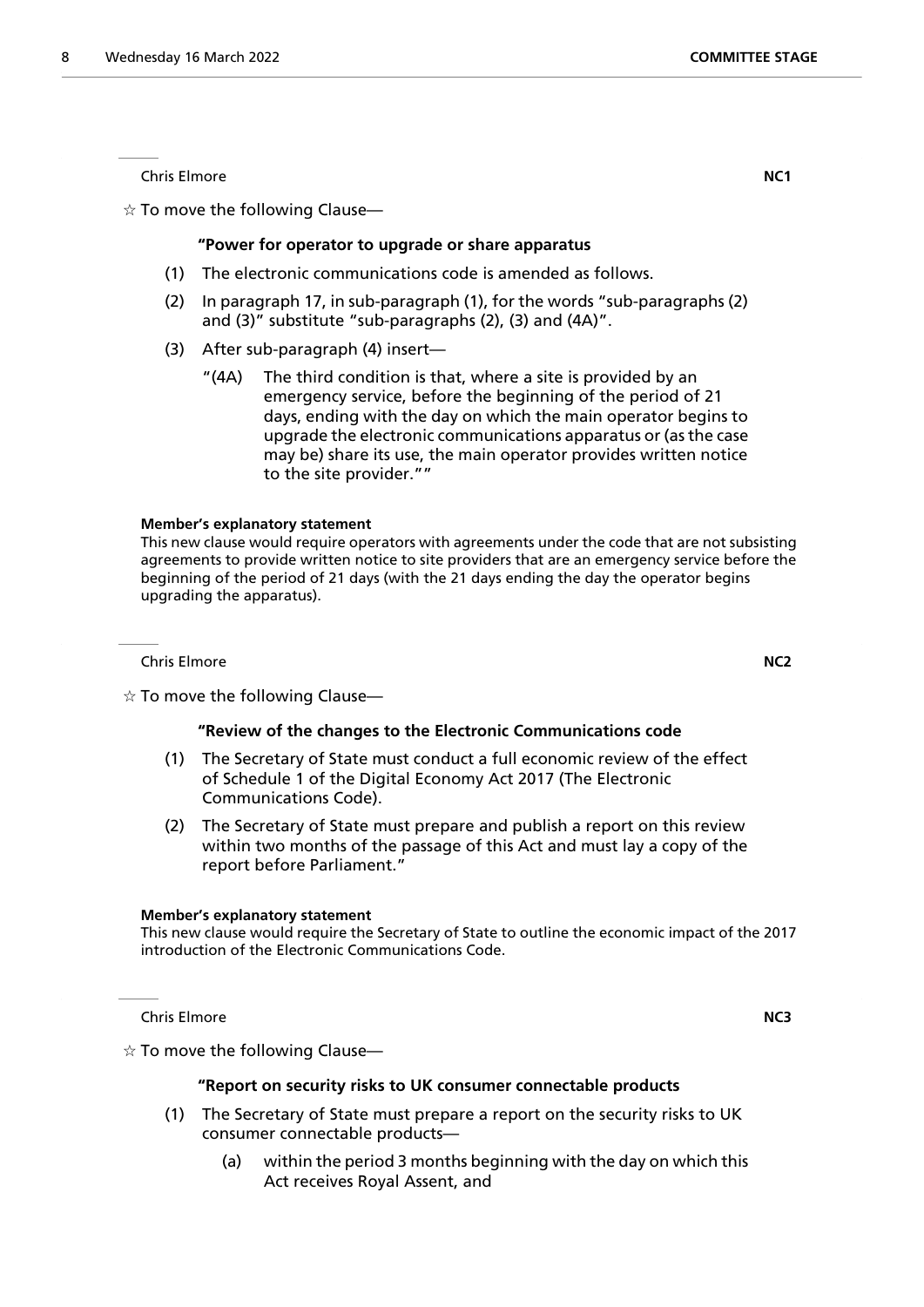- (b) every 12 months thereafter.
- (2) Any report prepared under subsection (1) must be laid before Parliament."

#### **Member's explanatory statement**

This new clause would require the Secretary of State to lay before Parliament a report on the security risks to UK consumer connectable products.

## Order of the House

## **[26 January 2022]**

That the following provisions shall apply to the Product Security and Telecommunications Infrastructure Bill:

#### **Committal**

1. The Bill shall be committed to a Public Bill Committee.

#### **Proceedings in Public Bill Committee**

- 2. Proceedings in the Public Bill Committee shall (so far as not previously concluded) be brought to a conclusion on Tuesday 29 March 2022.
- 3. The Public Bill Committee shall have leave to sit twice on the first day on which it meets.

#### **Consideration and Third Reading**

- 4. Proceedings on Consideration shall (so far as not previously concluded) be brought to a conclusion one hour before the moment of interruption on the day on which those proceedings are commenced.
- 5. Proceedings on Third Reading shall (so far as not previously concluded) be brought to a conclusion at the moment of interruption on that day.
- 6. Standing Order No. 83B (Programming committees) shall not apply to proceedings on Consideration and Third Reading.

#### **Other proceedings**

7. Any other proceedings on the Bill may be programmed.

# Order of the Committee

## **[15 March 2022]**

That—

1. the Committee shall (in addition to its first meeting at 9.25 am on Tuesday 15 March) meet—